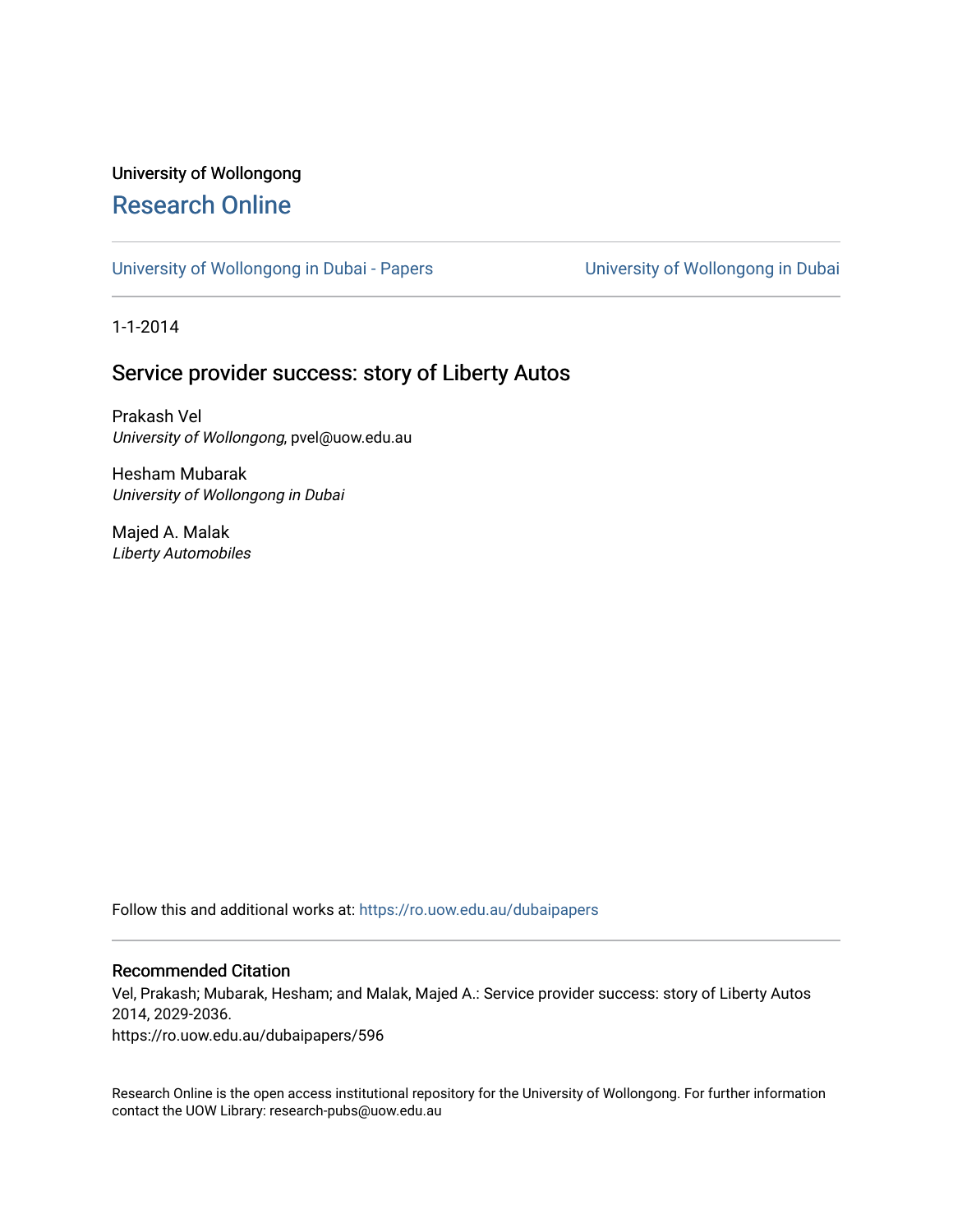# Service Provider Success: *Story of Liberty Autos*

P. Vel, H. Mubarak, M. A. Malak

*Abstract***—**The elements for success in the service industry for many organizations have been studied and quantified. They range from effective performance evaluation and management to adequately implementing seven P's. However, the success story of every organization is unique. What might work for one organization might not for another as every company is inherently distinctive. In this paper, the strategic framework behind the success of Liberty Automobiles Dubai is captured. The primary data necessary for this paper was collected through in-depth interviews with the managers for sales, service and marketing as well as the group general manager. Subsequently, the key areas that led to the success of Liberty Autos will be discussed in this paper.

*Keywords***—**Services marketing, automotive retailing, and retailer success.

#### I. INTRODUCTION

**JITH** the world's economies moving towards services as **WITH** the world's economies moving towards services as their major source of income; services marketing is becoming an increasingly important field [15]. Retailing in general and automotive retailing in particular are under the realm of services marketing. The literature on services marketing is still growing. However, there seems to be a gap in the field of automotive retailing. Though there is literature on retailing in general and case studies on automotive brands, focused literature on automotive retailing is limited. As such, this paper aims to add to the literature on the subject by studying a successful automotive dealership in Dubai. The retailer in question is Liberty Automobiles and the strategic framework employed that led to the retailer becoming one of General Motors' (GM) hallmark retailers will be illustrated.

#### II.SERVICE MARKETING

Service marketing is a sub-category within the Marketing subject. Unlike product marketing, service marketing is not easily defined [4]. John Rathmell, explains services as "acts or process" [19, 34]. More colloquially, services are simply not products [19], [4]. Nevertheless, there are distinct characteristics of a service that can help us define it. For instance, services are intangible and abstract; they are 'performances' that are interpreted as well as judged by the end consumer [11], [19], [4], [2]. Accordingly, Beaven and Scotti describe services as, "processes with outcomes that can be perceived directly and indirectly, leaving concrete suggestions" [2], [8]. The implication here is that services cannot be perceived like a tangible product such a good. The perception/interpretation of a service is subjective to the customer and cannot be generalized [11], [4], [2]. Moreover, services are heterogeneous outputs that cannot be standardized [11], [2]. Even though most service providers have a script to define the process in the provision of their service, the service itself cannot be standardized [2]. This is due to the fact that no customer is alike and each customer has their own unique set of requirements. The product oriented view towards marketing would view this as an issue. However, from a service marketing viewpoint, the heterogeneity of services is an advantage to create unique personal experiences that are tailored to meet the expectations and needs of individuals. [2].

Services unlike products cannot be possessed by the end consumer; instead they are outcomes resulting from the service process [2]. In addition, services cannot be premanufactured and then delivered. The service 'manufacturing' process takes place simultaneously with customer interaction. In fact the customer is part of the service production process and this is called co-production. The consumer plays a role in defining and soliciting the service, which in turn affects the outcome of the service. Since, the customer takes part in the service production process, the onus of providing quality service is placed in the hands of both the provider and the consumer. Nevertheless, the responsibility of providing quality service is placed more on the shoulders of the provider than on the customer. Moreover, because the customer plays a role in the service production process, he/she will be forever ingrained with a memory of the service. [2]. Consequently, Beaven and Scotti define services as, "processes that are created and experienced with outcomes that are often distinct, direct and imperishable" [2], [9]. Furthermore, they go on to suggest that services are, "encounters that afford opportunities for greater satisfaction through consumer participation, shared responsibility and timely feedback" [2], [10].

All in all, service marketing is distinct form product marketing and services can be defined as intangible, perishable acts or performances that cannot be pre-produced and require the participation of the consumer [11], [19], [4], [2]. Nevertheless, there is a further distinction to be made within services marketing. This distinction is based on the intangibility of the product. For instance, a retailer sells tangible products, yet the business is still considered to be within the service industry. This is because the retailer performs *marketing through services*, instead of *marketing of services* [15]. The difference here is that, in the *marketing of services,* the core product is essentially a service such as haircut or financial advice. Whereas, in *marketing through services* the core product is tangible such as an automobile or

Dr. Prakash Vel is an Associate professor with the University of Wollongong, Dubai 20183 UAE (phone: 971-4-367-2400; fax: 971-4-367- 2760; e-mail: prakashvel@ uowdubai.ac.ae).

Hesham Mubarak is a master's student of marketing at the University of Wollongong, Dubai 20183 UAE (phone: 971-056-111-3473; e-mail: hesham7990@hotmail.com).

Majed Adbel Malak is the sales manager at Liberty Automobiles, Dubai 60759 UAE, (phone: 971-4-341-9341; fax: 971-4-347-8222; email: majed.a@liberty.ae).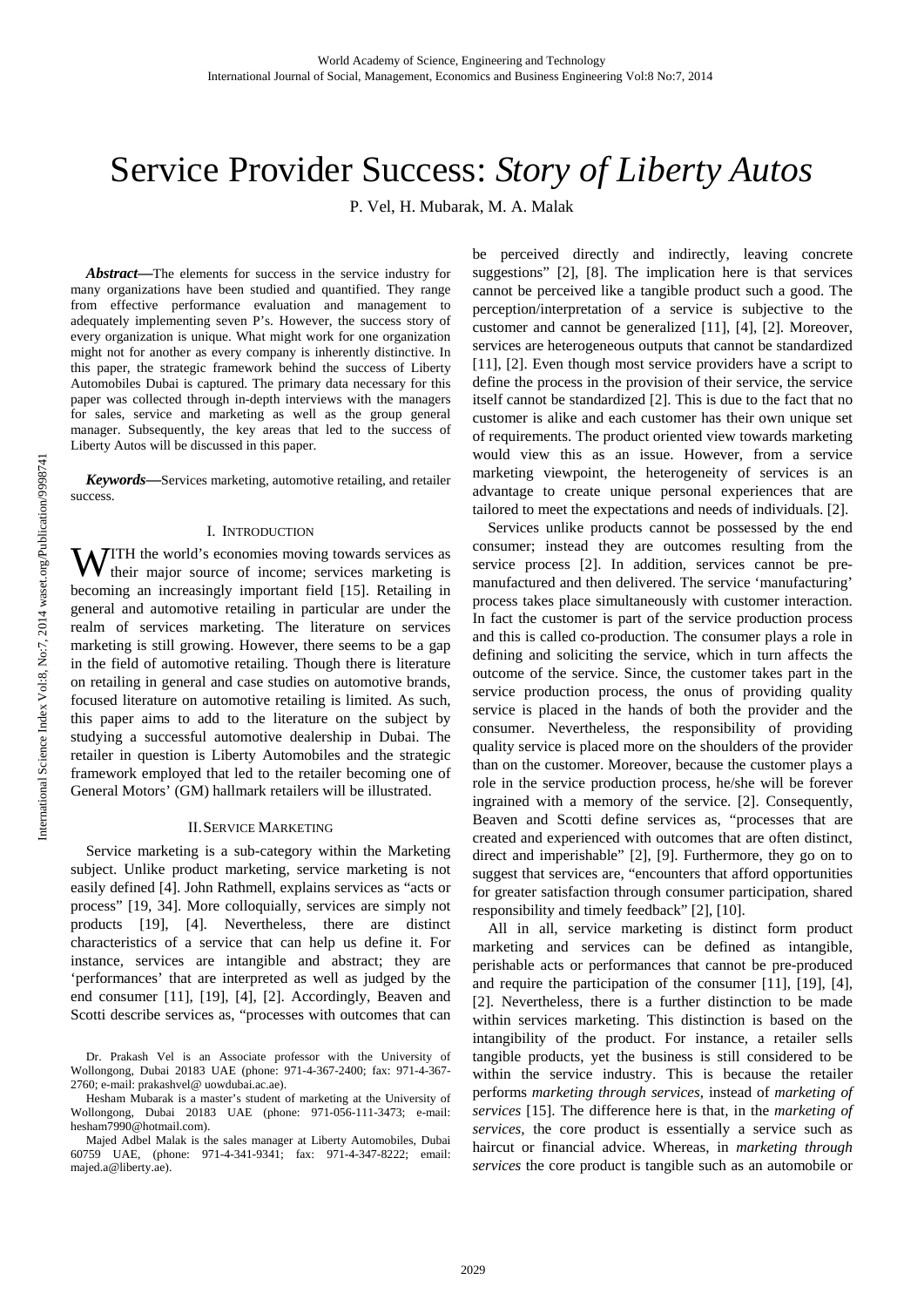fruits and vegetables; here the service is supplementary to the core product and is used to promote it. [15].

As such, the automotive retailing industry is one that *market's through services*. Automotive retailing is about differentiating the product through service. Nevertheless, since the automotive retailing sector is a service industry that is more, good rather than service dominated. There are more tangibles rather than intangibles. However, the differentiating factor can be said to the intangible of service provision rather than the tangible of the product or vehicle brand itself. As an automotive retailer the precedence should be on services marketing rather than product marketing; since, their core business in their sales consultations and after-sales service entails co-production with the customer and being customer centric. Accordingly it is important to consider the 7P's as it is the cornerstone of services marketing.

# III. SERVICES MIX IN AUTOMOTIVE RETAILING

Unlike product marketing which has been characterized by the 4P's, service marketing has been exemplified by the 7 P's [18]. The 7 P's include: product, price, place, physical evidence, promotion, process and participants [21], [18]. These 7P's are part of the marketing mix that helps promote a service [21]. As such, what is interesting to note is how these 7 P's influence customer satisfaction within a service setting.

#### *A. Product*

Since most services are intangible it is hard for marketing managers to appropriately understand how consumers will perceive their service [4], [2], [21]. As such in a service setting the manager must focus on providing the customer with a strong organizational image and tangible cues that can materialize the nature of the service in the consumers mind [4], [21]. This materialization of the service can be done through a clear communication of the organization's image and the features associated with the service [21]. In the automotive retailing industry the core product of the vehicle itself is not a point of differentiation. However, the brand and the image associated with the brand must be reflected in the service provided as such supplementary product of customer care becomes the tool through which the brand's image is portrayed. As such, it is not the product or vehicle by itself but the provision of service that materializes the intangibles in automotive retailing.

# *B. Price*

The intangible nature of a service prompts price to become an indicator of the quality of the service to be provided [21]. Since, price becomes a cue for quality, the manager should engage in competitive pricing so as to gain a competitive advantage. However, price will only become a cue for quality when other factors are not present to materialize the service, such as information on features etc. [21]. In automotive retailing price becomes an indicator of quality, brand image and value. Since, almost all vehicles are inherently similar except for distinctive designs and some proprietary technologies; price becomes a major differentiation point. Furthermore, customers tend to use price as a means of justification for subpar service or as an indicator to expect exemplary service.

#### *C. Physical Evidence*

Like price the physical evidence within the service location acts a cue to the nature of the service [21]. As such, the physical evidence should match the customer's expectations of the service, in order to build a positive attitude towards the service that will be provided [21]. Like other service retailers in the automotive retailing the physical evidence or the look and feel of the showroom is crucial to building the image of the retailer as well as vehicular brand. The interior environment sets the tone for the 'shopping experience' as well as builds an image of the retailer and brand in the consumer's mind. All in all, like price, the look and feel of the showroom acts as another cue for the intangibles associated with automotive retailing.

#### *D. Place*

Since, services are intangible and cannot be stored or preproduced, service managers need to be able to make adjustments in supply, to meet the demand for their services [21]. This must be done in order to mitigate the perishable nature of service and enhance the efficiency of the organization. In addition, the convenience of the location and multiple locations can act as motivators for customers to utilize the service. All in all, the service should be conveniently located so as to reach as many of the targeted consumers as possible. [21]. Accordingly, the convenient location of dealerships and in turn service centers is crucial to automotive retailing; as the customers need to be able to easily recognize dealerships and have a hassle free service experience.

#### *E. Promotion*

Advertising and promotions can be an effective way to communicate the image of the organization to the customer [8]. Word of mouth communications play a major role in establishing the organization's image in the consumers' mind, along with post-purchase communications [8], [4], [21]. Furthermore, post-purchase communications are vital because it aids customer retention as well as positive word of mouth [21]. Finally, the customer needs to be constantly reminded of the merits of the service so as to maintain and develop their expectations of the service [21]. Promotion is necessary in automotive retailing to entice and draw the customer into the showroom. More importantly, post-purchase communications are crucial to establishing repeat customers as well as 'brand ambassadors'. In automotive retailing the precedence is not necessarily on advertisements and sales but creating positive word of mouth so a strong and budding customer base can be established.

#### *F. Process*

Process, pertains to how the service is provided and is an important differentiating factor [21]. A customer will form judgments based on past experiences of the service and these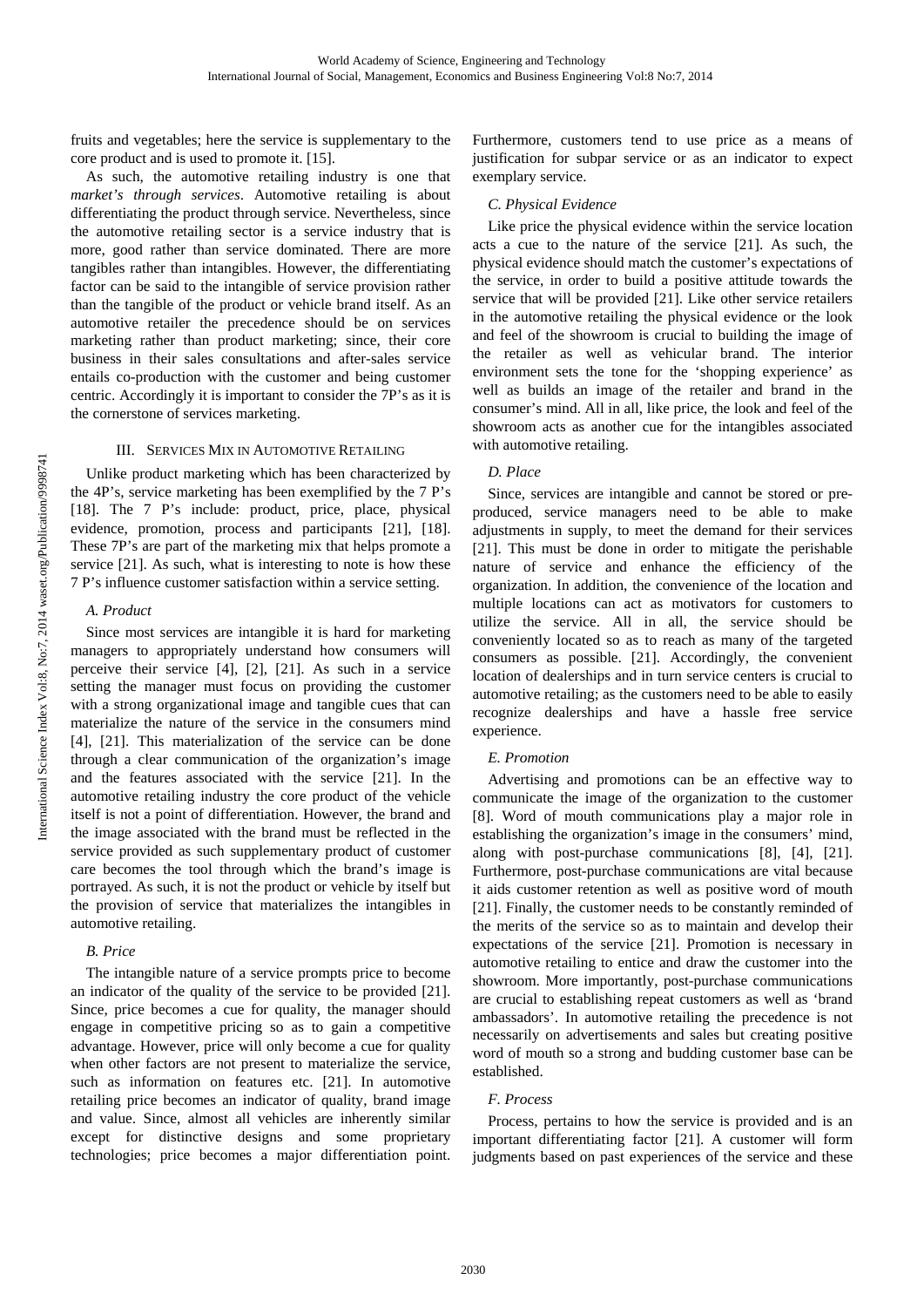experiences help the customer form either negative or positive perceptions of the service. Consequently, the front line employees are crucial to building a positive perception is the consumer's mind; as their behavior and actions influence the consumer's opinion of the service and in turn organization. [21]. Thus, training front line employees to appropriately deal with consumers is critical. Since, in automotive retailing the product is marketed through the service, the processes involved in the provision of the service are critical. Consequently, the training of sales consultants and service advisors is necessary to providing exceptional service.

## *G. Participants*

Services are labor intensive and the personnel providing the service directly influence the customer's perception of the service [21], [13]. The service personnel needs to be trained in customer satisfaction and should know how to appropriately handle the customer. In addition, due to the intangible nature of services, the employees themselves become cues to the level and quality of service that will be provided [21]. As such, all employees must be trained and nurtured to carry themselves in accordance with the organization's brand image [21], [13]. Finally, the personal service provided to customer by the employees is a key distinguisher that can lead to a competitive advantage. [21], [13]. All in all, the relationships built with the stakeholders are key, especially relationships built with the customer. As such, in automotive retailing, like any other service industry the people mix or participants are critical to success.

Ultimately, the service mix employed by a provider is essentially an extension of the corporate culture of the provider. Thus, it is important to consider the corporate culture of a service provider in conjunction with the 7P's.

#### IV. CORPORATE CULTURE

Fombrun defines corporate culture as, "the emergent patterns of beliefs, behaviors and interaction that uniquely characterize the organization as it operates within an industrial and a social context" [7, 139]. As such, the organizational culture within an organization is said to augments it's positioning, image and functionality [20], [12]. The organizational culture allows for the complete business to be aligned under one vision and in turn, work together towards achieving that goal [7], [12], [20]. Though the viability of organizational culture as a facilitator to a successful business is in question, however its ability to provide structure to a business is well noted [20]. It is this structure and single vision that allows for a holistic approach to be implemented in achieving common goals [7], [12], [20]. These goals can only be achieved by the personnel within the organization and they are the starting point from which the organization's culture is built [12]. Thus it is vital that they are reflective of the company's culture. In addition the employees of the company are its best ambassadors to the public; so ingraining the corporate culture into the employees is crucial to creating a consistent image of the organization in the consumer's mind. [12]. In order, to be a successful service provider there needs

to be a singular vision or mission along with an allencompassing corporate culture guiding the organization. This is especially apparent for automotive retailers as they need to establish themselves with an appropriate brand image to be reflective of the product/brand they are selling; and this can only be accomplished with a fitting corporate culture that guides the entire operation. Finally, since corporate culture is the guiding premise of an organization, it can be conducive of such methodologies as knowledge management and relationship marketing.

## V.KNOWLEDGE MANAGEMENT

Knowledge management entails the creation, collection, organization, dissemination and use of knowledge [10], [17]. Accordingly, knowledge can be categorized into systematic, relationship, explicit, hidden and tacit knowledge [10]. Systematic knowledge describes knowledge that is learnt by studying patterns. Relationship knowledge pertains to knowledge acquired as a result of relationships and is difficult to communicate such knowledge. Explicit knowledge is what is learnt from listening and reading and can be easily shared. Hidden and tacit knowledge are amongst the most difficult to share as they are the most difficult to understand and communicate. Hidden knowledge comes from socialization and describes the way in which an individual mentally organizes ideas. Finally tacit knowledge refers to the skills one has acquired through experience. This is the most valuable type of knowledge and many organizations try to tap into this though mentorship and training programs [10].

The main premises behind knowledge management are to generate and capture knowledge; provide structure as well as value to the gathered knowledge; transfer knowledge and finally, establish mechanism to facilitate the utilization of knowledge amongst groups as well as individuals [17]. Today, most organizations utilize IT systems to manage and capture the knowledge within the organization and disseminate it accordingly. Having an IT system assists in the acquisition and dissemination of knowledge. [17]. Nevertheless, knowledge can be managed through the HR practices and organization culture.

The HR department plays a critical role in the knowledge management process as they are responsible for hiring the talent [1], [6], [16]. In order to maximize the talent within the organization the HR department must screen employees for key skills [1], [6], [16]. After which they can develop the skills of the employees according to their human capital level [17]. There are four levels of human capital: idiosyncratic human capital (low value, high uniqueness); ancillary human capital (low value, low uniqueness); core human capital (high value, high uniqueness); and lastly, compulsory human capital (high value, low uniqueness) [17]. The HR department can use this classification to make the most out of all employees and try to establish core human capital in key personnel [1], [6], [16], [17]. Additionally, the HR department also has the ability to organize training and development session that allows the employee to acquire and share new information [1], [6], [16]. Furthermore, the HR department can also provide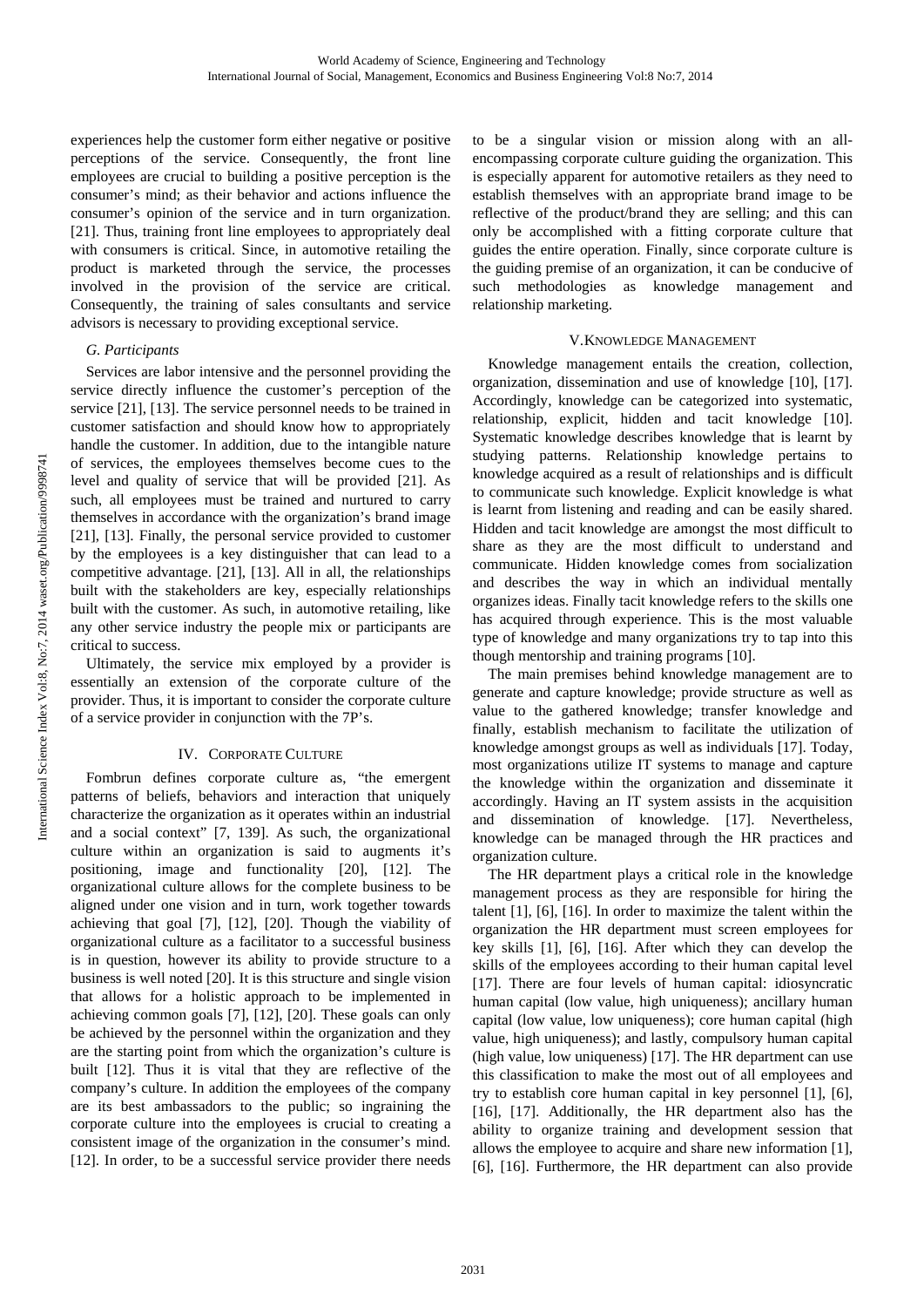employees with incentives to share information, thereby furthering the knowledge management process. In addition, to the HR department the organization culture plays a major role in creating an encouraging environment for learning and sharing of information. Furthermore, a good HRM strategy and organizational culture can prevent from the loss of information resulting from employee turn-over. [1], [6], [16].

The merits of knowledge management are especially evident in today's knowledge society [10], [17]. For a service provider such as an automotive retailer their people mix is critical to their success and knowledge management allows them to best utilize their people. However, knowledge management must be used in conjunction with the appropriate HR practices and in turn relationship marketing to be successful.

#### VI. RELATIONSHIP MARKETING

Berry describes relationship marketing as, "attracting, maintaining, and – in multi-service organizations – enhancing customer relationships" [3, 236]. Yet, relationship marketing does not simply entail building relationships with customers. It also describes forming lasting relationships with channel members and internal customers (employees) [3], [9]. Relationship marketing is about building social bonds between the organization and key stakeholders [3], [9]. As mentioned the key stakeholders are consumers, employees and channel members. The corner stone of relationship marketing is trust [14]. Building a social bond with the consumer based on trust prompts to customer to build a positive image of the organization [14], [5]. In addition, relationship marketing can also build value in the customers' mind [5]. By personalizing the service, and building a social bond with the customer, the consumer will come to see the organization as a friend rather than a business [5]. In addition, this sense of friendship is also translated to the people the customer deals with within the organization. This relationship between the employee and the customer can be a fruitful source of information to improve the service and in turn create a competitive advantage [14], [5], [9]. Moreover, this sort of relationships with the consumer also prompt positive word of mouth and can bring in referrals as well as repeat purchases [5].

This principle of trust also plays a vital role in the relation between the organization and its employees as well as channel members [14], [9], [3]. With regards to the employees, relationship marketing allows the employee to be more in touch with the organization [14], [3]. It provides employer with a more motivated, enthusiastic employee [14], [3]. As such, by forming a relationship with the employees the employer is better able to understand the employee and better motivate them. Additionally, the trust in the relationship allows for open lines of communication that can in turn lead to innovation and development. Similarly, with regards to channel members, trust in the relationship is important. By building a trusting and strong relationship with channel members, the organization can expect higher cooperation as well as increased maneuverability. Furthermore, the organization will also be in tune with the channel member and

can assist them accordingly. This allows for a win-win situation where both parties can look out for their respective best interests. [14], [3]. Ultimately, relationship marketing in automotive retailing is about building relationships with their customers, employees and channel members.

# VII. LIBERTY AUTO'S

Liberty Autos was established in 1976 and started off as a small dealership in Sharjah and Dubai. In the beginning Liberty Autos was a small company with a limited brand portfolio. They started off with two showrooms and one service center. Today, they have 7 showrooms and services centers across the UAE. They began with Chevrolet and as off 2001 became the primary retailer for Cadillac across the UAE. Moreover, they also acquired Hummer and Opel, with Opel remaining as one their marquee brands alongside Chevrolet and Cadillac. They went from selling 100 cars in a year to now more than 1200 and the growth has helped them mature as a company. Moreover, they have also established themselves as the primary retailer for Kawasaki in the region. As such, they have earned a reputation for being a successful automobile retailer in the UAE.

Success is a relative concept and depends on how the organization or individual defines success. Liberty Autos defines success in terms of customer service and satisfaction; their goal is to be the customer's choice dealership. Consequently, we can define their success in terms of customer satisfaction and service. Based on customer surveys conducted internally (by the organization) as well as externally (Middle East Automotive Council), Liberty Auto's is amongst the top for customer service as well as satisfaction. General Motors has also awarded them the prestigious position of being one of the top 10 dealers for Cadillac around the world. In addition their exceptional and unique approach to service provision has allowed them to be GM's 'dealer of choice'. Furthermore, they have held the honor of being the Grand Master dealer for seven continuous years and have been the only dealership from the Middle East to do so.

 They have achieved such accolades because of their core values and corporate vision. Furthermore, their core values and corporate vision translates into their brand image. As such, their brand image and in turn core values and corporate vision has facilitated their success and allowed them to build a competitive advantage in automobile retailing within the UAE.

# VIII.THE STRATEGIC FRAMEWORK

In order to understand how Liberty Autos has established themselves as a successful retailer, the strategic framework has been split into two key sections. The first being how they have established their brand image and the second detailing how they have achieved their competitive advantage.

# *A. Brand Image*

As the literature on the influence of corporate culture suggests, Liberty Autos has used their corporate values as the principles that align the various departments and together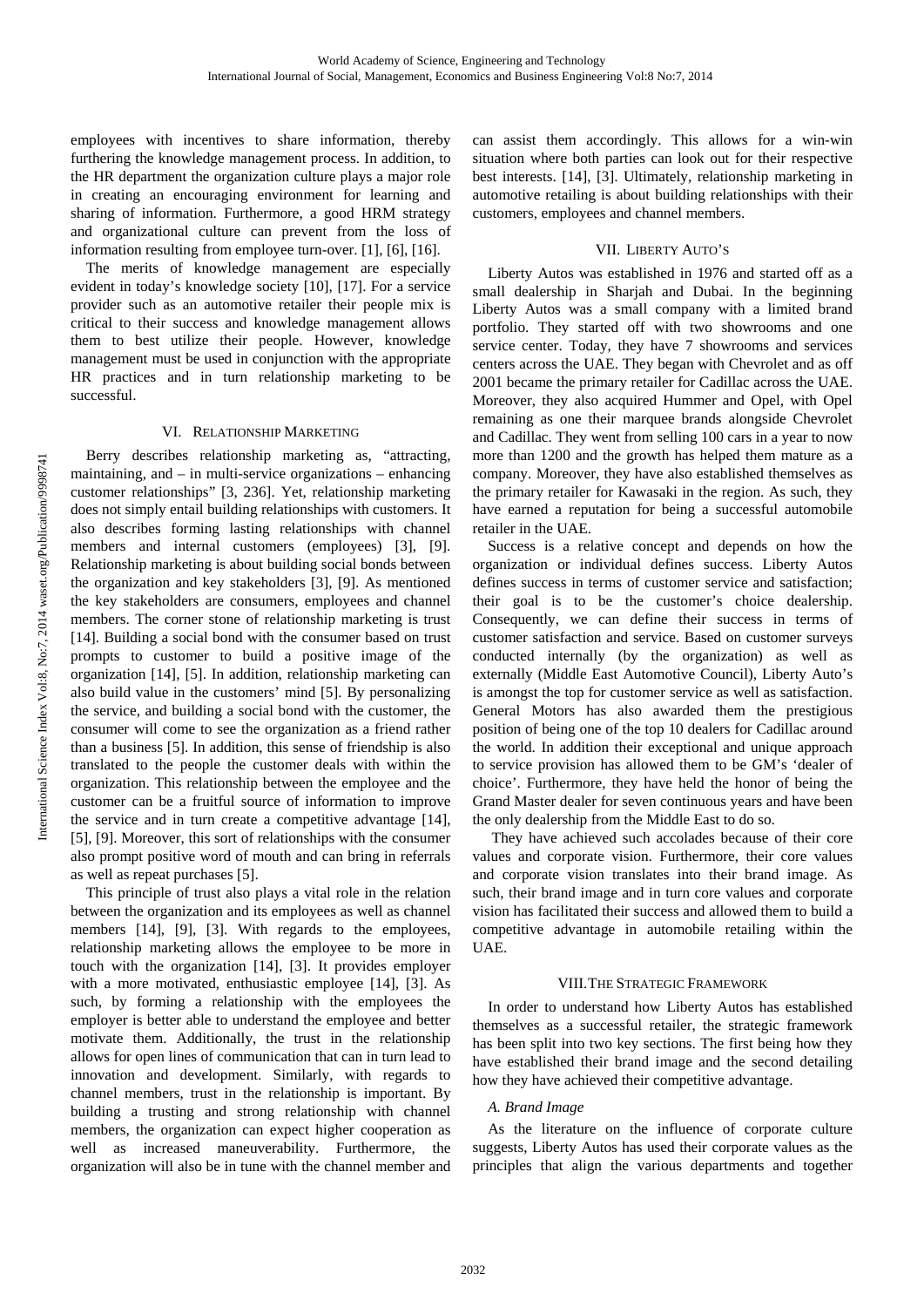achieve their vision of being the dealership of choice. This vision of being the dealership of choice is the overriding factor that influences the activities of the three major departments within Liberty Autos. The major departments are the marketing, sales and services departments. The corporate vision along with the corporate values permeates through these departments, ultimately influencing how they treat their customers, employees and manufacturer.

The values of loyalty, fairness and commitment stem from the corporate vision and are the founding principles that guide the activities within the above mentioned departments. Liberty Autos emphasizes loyalty and fairness to its employees, customers and manufacturer (GM). To Liberty Autos, loyalty is love, love for work, love of the company and love of the employees. In being loyal they are able to build a family atmosphere within the organization which in turn affects the employee's morale as well as their productivity. Furthermore, their principle of loyalty builds trust and commitment; which in turn breeds strong relationships. Their principle of commitment is about building and maintaining the trust in their relationships As such, they pride themselves in having strong relationships with GM, their employees and shareholders as well as their customers. Additionally, the fairness value allows them to be empathetic towards their customers as well as employees; thus, allowing them to better motivate their employees. By ensuring they are fair to their employees they are able to ensure that their customers are in turn treated with respect and are provided with excellent customer service. All in all, their corporate culture has allowed them to establish themselves as a quality and value brand.

The importance of the brand image they have built as a result of their corporate values and vision in evident in their success. Liberty Autos has high employee retention rates (95%) and repeat customers who act as brand ambassadors. In addition they are the premier dealer for Cadillac in the Middle East and have been awarded Grand Master dealer for seven years running. These three values of loyalty, empathy and cooperation are conducive to creating an atmosphere through which the major departments (marketing, sales and service) are able to provide a unique customer experience that ultimately defines Liberty Autos' image. As such, how their brand image translates into their competitive advantage will be discussed below using the 7P's framework.

# *B. Competitive Advantage*

Liberty Autos is a service provider who performs *marketing through services*. In essence they augment GM's products with their service. This is because the vehicle is at the core of the transaction between the dealer and the customer. The customer service provided by Liberty Autos is a value enhancing factor to the core product. Their corporate culture and values are indicative of their precedence on customer service and in turn being the dealer of choice. Accordingly, in order to do so they have had to align the key touch points of sales, services and marketing with the common goal of being the dealer of choice. Thus, they have been able to create a competitive advantage for themselves in providing a unique customer experience. How they have achieved this competitive advantage can be illustrated using the 7P's framework.

## 1. Product

The core products for Liberty Autos are GM vehicles and Kawasaki motorcycles. The core product for GM has had some issues in the past; but since 2008 GM has been on a trajectory to remodel itself and establish itself as a player in the automobile industry. As such, the quality and workmanship of many GM products have drastically improved. Nonetheless, this is not a reason for Liberty Autos success but merely a contributing factor. Their supplementary product of service provision is the driving force behind their success. Their corporate values of loyalty, commitment and fairness as well as their vision of being the dealer of choice, translates into an environment where the customer is key and is the differentiating factor. Their corporate culture prompts a customer centric attitude that has allowed them to excel at the provision of customer service and is augmented by the other factors in the service marketing mix (7P's).

# 2. Price

The price of GM and Kawasaki product's play a role in building a value proposition in the customer's mind. Furthermore, the value proposition provided by the products needs to align with Liberty Auto's brand image of quality and value. As such, the price along with the warranty scheme of free scheduled maintenance for 3 years or 100,000Km acts as a cue to the value and quality of the product and in turn reflects on the Liberty Autos brand. Furthermore, customers usually associate a certain level of service along with price, with a greater expectation of good service accompanying high prices. Nevertheless, since customer service is the corner stone of Liberty Autos' business model, the customer is treated to exemplary service regardless of the vehicle they purchase. As such, by providing excellent customer service they are able to build on the value proposition of the product and increase its value without increasing prices.

#### 3. Place

Value is also built through the convenience of locations and Liberty autos have 7 showrooms and service centers across the Emirates. The aim of the organization is to be available at the customers beckon and convenience to the customer in terms of service location as well as provision is a priority for Liberty Autos.

#### 4. Physical Evidence

The interior feel of the location is vital to the value proposition instilled in the customers mind. The physical evidence of the showroom reflects on the brand image of the retailer and on what they can offer. Accordingly, with Liberty Autos the physical evidence within the show room is characterized by the Corporate Identity (CI) provided by GM for each one of its brands. Furthermore, Liberty Auto's CI is designed to augment and be reflective of GM's CI. The physical evidence within Liberty Autos such as the floor plan,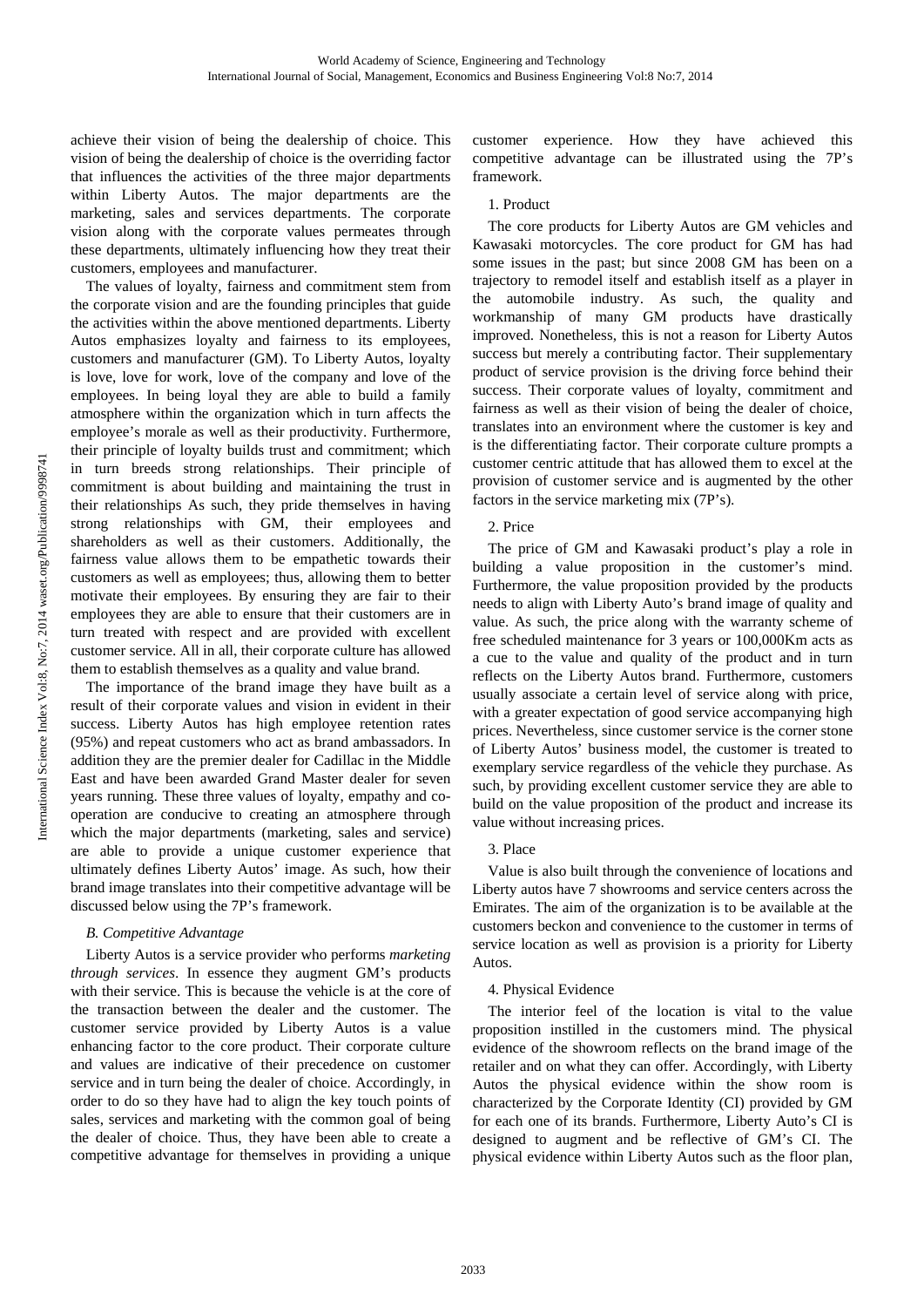colors used and the dress code of the sales staff all work in conjunction to create an atmosphere that is conducive of sales. For instance, the floor plan and merchandising of vehicles is laid out in such a way that people are drawn to certain areas of the showroom and in these areas the new models are showcased. The colors used within the showroom are designed to be reflective of the design philosophy and CI of each of the brands. Thus, augmenting the brand's image and creating a unique look and feel. Finally, the dress code of the sales team is illustrative of the professional and respectful manner in which they aim to treat their clients.

# 5. Promotion

Nevertheless, without the adequate marketing communication, the value proposition nor brand image or awareness can be built in the minds of the consumer. Liberty Autos takes part in promoting its sales and products through the traditional media outlets and also uses social media. They utilize social media such as Facebook and Twitter, to open a line of dialogue with their customers rather than create a monologue. In addition they track their competitor's advertisements in order to stay competitive and use competitor intelligence to shape their promotions. Their strongest form of promotion is word of mouth. The organization's goal of being the dealer of choice is conducive to positive word of mouth as they aim to please all their customers and a happy customer will more than likely be willing to recommend. They are able to build this positive word of mouth through, excellent customer service, by building value in the product and rewarding their loyal customers. All their sales consultants are trained to the highest degree and are GM certified. As such, they are not only qualified to provide exemplary service but are prompted to do so. Additionally, Liberty Autos builds value in its product through the provision of service and maintenance schedules as well as a buy back guarantee to ease the cost of ownership and provide the customer with a stress free, pleasurable ownership experience. Finally, they also reward their repeat customers with discounts and a more personalized buying experience. Moreover, they are working on implementing a loyalty program to appreciate their faithful customers. They also employ service expectations to ensure that their customers are happy and are having a pleasurable ownership experience regardless of whether they are first time buyers or repeat customers. All in all, their promotional scheme of positive word of mouth is aligned with their vision of being the dealer of choice and they have used their promotional scheme along with the other marketing mix elements to build value in their services. However, this value creation would not be possible without the processes and participants involved.

# 6. Process

In order to achieve the vision of being the dealer of choice Liberty Autos implements knowledge management. Though an explicit organizational effort has not been made to institutionalize knowledge management in the organization, it has been very well practiced. As such, even though they do not have a dedicated IT system to organize, gather and disseminate information from the employees, they do have a decision support system in place to provide managers with performance information. This information is then used to augment the skills of the employees in the areas were a deficiency exists. Additionally, they also employ mentorship programs to train new employees. As such, through the mentorship program they are able to share tacit knowledge from senior employees to new recruits. They also have an open door policy and Kaizen systems in place through which employees can share ideas and provide suggestions for improvement. This openness to employee ideas and suggestions is a key aspect of knowledge management, that also affects the people mix as it influences the employee's sense of appreciation and in turn morale. Moreover, this openness to employee ideas comes from their corporate value of loyalty and commitment; as such one can begin to see the 'trickle-down' effect of the corporate culture within Liberty Autos.

Nevertheless, knowledge management is simply not a one dimensional program about gathering and sharing information. Instead, it also includes the development of employee skills. Accordingly, Liberty Autos understands the need for skilled employees and ensures that all their employees are well trained. For instance their GM certified service technicians are the best in the Middle East, as they have won the GM Middle East general technician skill competition in 2010 as well as 2011 and came in second in 2012. Not only are their service technicians well trained, so are their sales consultants. Every sales consultant goes through a rigorousness training program courtesy of GM Middle East to hone their skills. As such, it would seem that Liberty Autos is trying to ensure that all of their employees develop core human capital rather than compulsory human capital, which is only required for day to day functioning of the organization [17]. Another aspect to knowledge management is preventing the loss of information. The corporate culture of Liberty Autos is conducive to creating a work environment where every employee feels comfortable and appreciated. Consequently, this leads to a high employee retention rate that in turn prevents the loss of information. Thus, the management of skills and knowledge within the organization allows them to develop their employees and work towards the goal of being the dealer of choice.

# 7. Participants

The relationships between key stakeholders are just as important as the processes involved in the provision of services. In Liberty Autos' case the key stakeholders are the customers, employees and the manufacturer (GM). Relationship marketing presumes that the organization can benefit from building strong ties with the key stakeholders. In Liberty Autos' case this would see true. They have managed to build a social bond with their customers. Their remarkable customer service has prompted their customers to see them not as a dealership but as a 'friend'. They have been able to achieve this remarkable level of customer service by trying to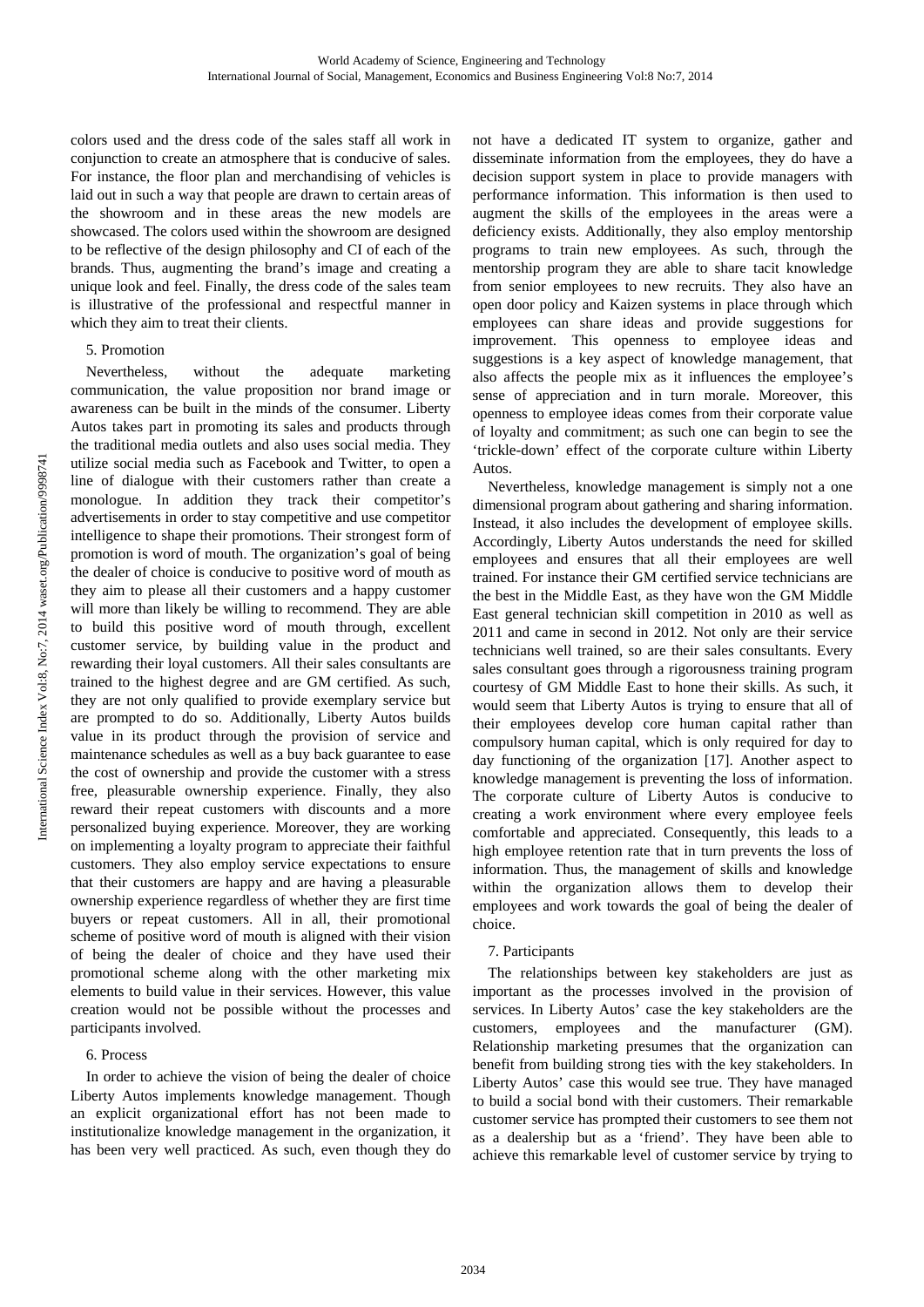personalize the service to each individual customer. As such, their sales people are called sales consultants; which is illustrative of the fact that they are trained to advise and consult the customer by listening to their needs and wants rather than push a product onto them. The sales consultants are also encouraged to build social bonds and long terms relationships with their customers by keeping open lines of communication and not ending the 'conversation' after the transaction is completed. In addition, Liberty Autos keeps track of customer information and tries to keep the customer in the loop by informing them about brand related events as well as new product launches. The company also actively monitors its customer's satisfaction level. Every month a random sample of customers are called and surveyed on their perception of the service provided. This done to ensure that all customers are satisfied if not elated with the level of service provided. This precedence on customer service stems from their overarching corporate vision of being the dealership of choice.

Nevertheless, relationship marketing also concerns itself with the internal relationships of an organization. The internal stakeholders for Liberty Autos are its employees and GM. They understand the importance of the people mix and as such have built strong relationships with their employees. They have done this by having open lines of communication and assisting them in achieving their career goals as well as helping them develop their skill sets. Additionally, they see their employees as the primary service provider and they understand that the service provided by the employee is reflective of their morale. As such, they screen all their employees for skills and talents that will assist them in their jobs. Furthermore, Liberty Autos offers training and development programs to all their employees to ensure that they are more than capable of performing the tasks assigned to them. They are concerned about employee fatigue and for instance, within the service department they employ job rotation to mitigate against the effects of fatigue. Consequently, they try to ensure that their employees are at their peak. In addition, they utilize a performance based compensation system that motivates the employees to provide the best service possible. As such, Liberty Autos has a less than five percent employee turn-over rate. This illustrates the precedence of the people mix within Liberty Autos and the fact that the employees are clearly satisfied with their work environment.

Moreover, having a good relationship with the manufacturer is also important. As such, they have strong working relationship with GM. The strong relationship between the two is illustrated by the fact that Liberty Autos' corporate identity is reflective of GM's and by the fact that GM sees Liberty Autos as the benchmark for other dealers to strive towards. In addition, the lines of communication between the two are kept fairly open and suggestions for improvement are both warranted and accepted readily by both parties. This strong relationship with GM has allowed Liberty Autos to be invited to take part in corporate meetings and events such as new product launches. Accordingly, their close ties with the manufacturer allow them to be kept in the loop with regards to brand developments. They then use this information to enhance their infrastructure and develop their services in accordance with the brand's growth. Their relationship with GM has also allowed them to receive market research information via the Brand Health Monitor established by GM; this is a valuable tool to the gauge the market performance of the brands and performance of Liberty Autos as a retailer. As such, they use the BHM to evaluate their standing in the market as well as their performance. Ultimately, the close ties with their stakeholders are an integral part of how Liberty Autos established itself as the dealer of choice to both its external and internal customers.

Ultimately, Liberty Autos have been able to establish a competitive advantage in being able to build value through offering an exceptional customer service experience. This was possible as a result of the service mix utilized, being reflective of their overarching corporate culture.

#### IX. CONCLUSION

Services marketing is a field filled with intangibles. Accordingly, being a successful service provider is no easy task. Liberty Autos through their strategic framework have been able to integrate sales, marketing and service portfolios of the organization to satisfy their ultimate goal of being the dealer of choice. Adding to their integration effort, the corporate culture as well as their utilization of the services marketing mix has yielded them enduring success. Thus, Liberty Autos has been able to build a competitive advantage of providing exemplary customer service that cannot be easily duplicated by their competitors.

#### **REFERENCES**

- [1] Algorta, M & Zeballos, F 2011, 'Human resource and knowledge management: best practices identification', *Measuring Business Excellence*, vol.15, no.4, pp71-80.
- [2] Beaven, M H & Scotti, D J 1990, 'Service-Oriented thinking and its implications for the marketing mix', *The Journal of services Marketing*, vol.4, no.4, pp5-18.
- [3] Berry, L L 1995, 'Relationship Marketing of Services Growing Interest, Emerging Perspectives', *Journal of the Academy of Marketing Science*, vol.23, no.4, pp236-245.
- [4] Berry, L L 1980, 'Services Marketing Is Different', *Business*, vol.30, pp24-29.
- [5] Bojei, J, Julian, C C, Che Wel, C A & Ahmed, Z U 2013, 'The empirical link between relationship marketing tools and consumer retention in retail marketing', *Journal of Consumer Behaviour*, vol.12, pp171-181.
- [6] Donate, M J & Guadamillas, F 2011, 'Organizational factors to support knowledge management and innovation', *Journal of Knowledge Management*, vol.15, no.6, pp890-914.
- [7] Fombrun, C J 1983, 'Corporate culture, environment, and strategy', *Human Resource Management*, vol.22, no.1, pp139-152.
- [8] George, W R & Berry, L L 1981, 'Guidelines for Advertising Services', *Business Horizons*, vol.24, pp52-56.
- [9] Gronroos, C 1994, 'Quo Vadis, Marketing? Toward a Relationship Marketing Paradigm', *Journal of Marketing Management*, vol.10, pp347-360.
- [10] Hafeez, K & Abdelmeguid, H 2003, 'Dynamics of Human Resource and Knowledge Management', *The Journal of the Operational Research Society*, vol.54. no.2, pp153-164.
- [11] Judd, R C 1964, 'The Case for Redefining Services', *Journal of Marketing*, vol.28, no.1, pp58-59.